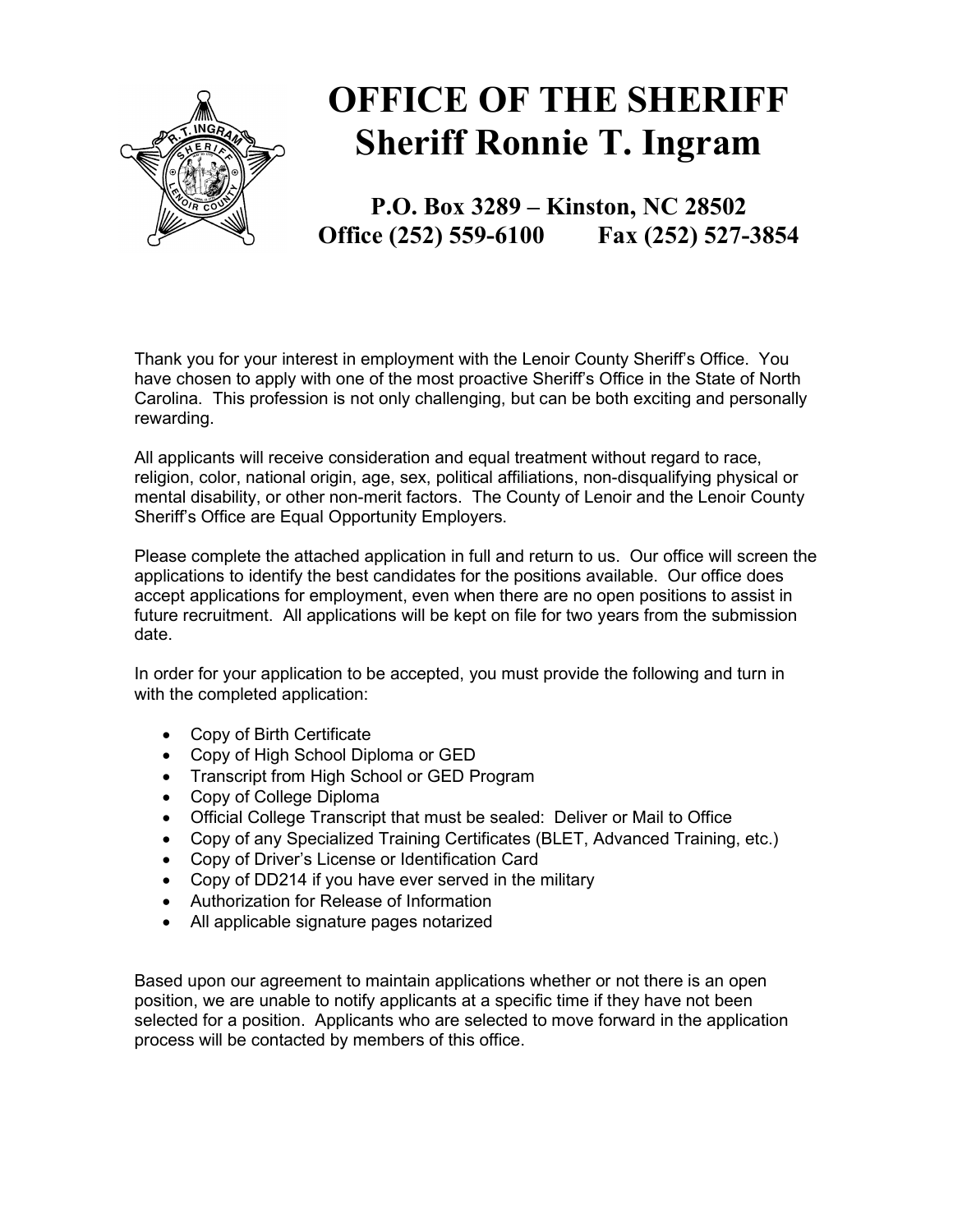### FOR INFORMATION ONLY

#### POLICY FOR DRUG FREE WORKPLACE

Due to the critical mission of justice officers, and the reliance by the citizens of this community upon this office for law enforcement and general safety and protection, it is the policy of this office to maintain a drug-free work environment through the use of an applicant, lateral transferee, and reasonable suspicion testing program.

Therefore, in order to ensure the integrity of this office, to protect the citizens of this community, and to preserve public trust and confidence in a fit and drug free criminal justice profession, this Office shall implement a drug-testing program. This program is designed to detect prohibited drug use by employees to reduce the likelihood that drug dependent applicants and lateral transfers will be employed by this office.

### LENOIR COUNTY SHERIFF'S OFFICE EMPLOYEE SELECTION PROCESS

Truthfulness during the entire process is imperative. Any intentional false statement or willful misrepresentation will result in disqualification. In addition, if the applicant is hired, false information or documentation, or a failure to disclose relevant information may be grounds for disciplinary action or dismissal and/or criminal action. In addition, applicants selected to move forward will be required to complete the NC Sheriff's Education and Training Standards Commission Personal History Statement (Form F-3). If there are differences in these forms, this will be considered a false statement and the applicant will be disqualified. Additionally, the NC Sheriff's Education and Training Standards Commission has the authority to initiate an investigation and, if necessary, revoke a law enforcement officer's certification based on willful misrepresentation on the Personal History Statement (Form F-3).

We would like to remind applicants that not all applicants can be hired due to the limited number of vacancies that occur at any given time. From the qualified applicants, selected individuals may be offered some or all of the following:

- Interview with a Division Supervisor or Sheriff's Office Administrator
- **•** Comprehensive Background Investigation
- Submission of Fingerprints
- CVSA Examination The scope of questions during pre-employment CVSA relate to life experiences in areas referenced in the Personal History Statement (Form F-3) and drug related questions
- Psychological Evaluation Law Enforcement Pre-Employment (Deputy and Detention Officer Applicants Only
- Medical Examination Includes Physical Examination, Urinalysis Drug Screening and completion of the Sheriff's Education Training and Standards Commission Medical History Statement (Form F-1) and Medical History Report (Form F-2) (Deputy and Detention Officer Applicants Only)
- Pre-Conditional Offer with completion of employment contract

## LENOIR COUNTY SHERIFF'S OFFICE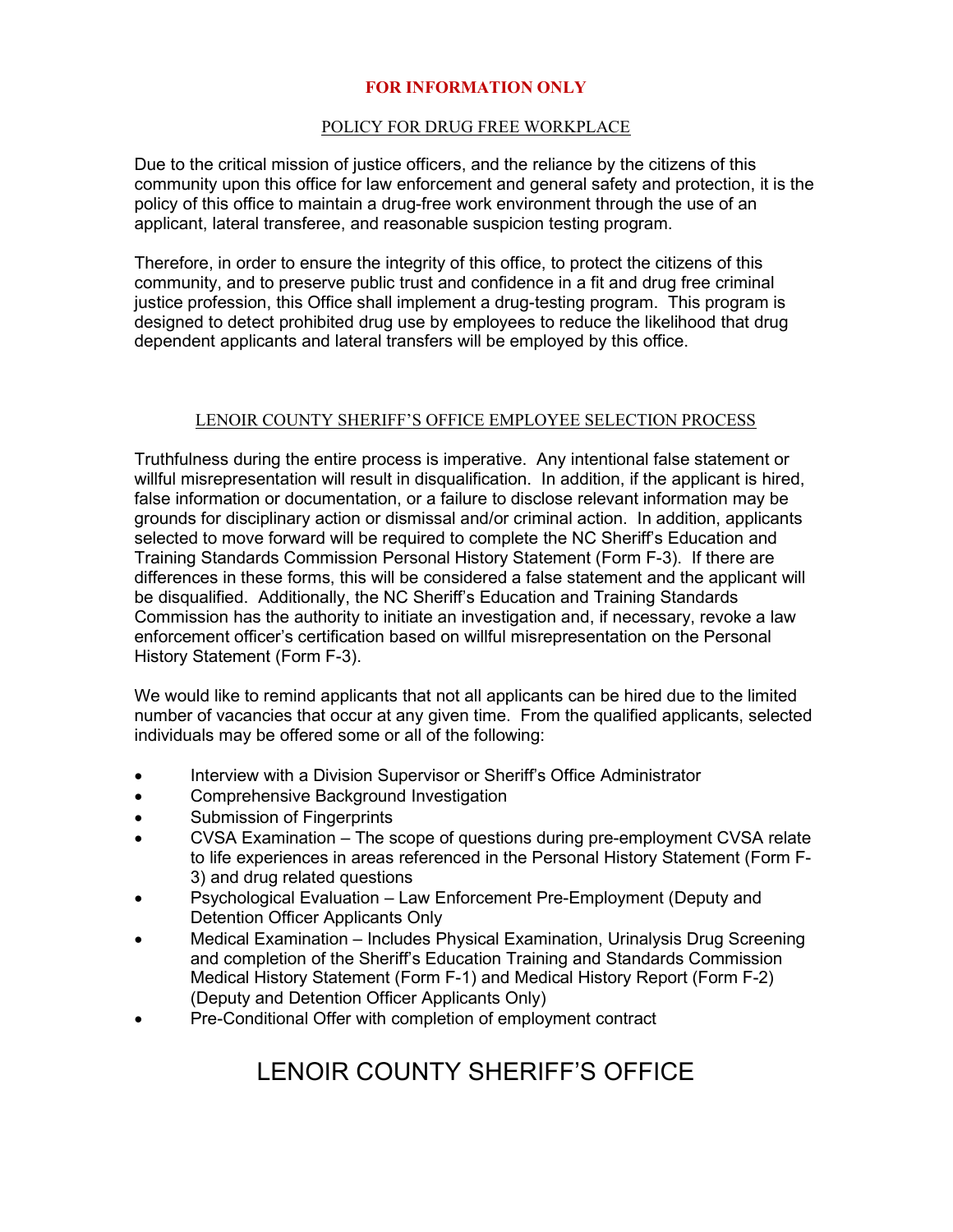### APPLICATION FOR EMPLOYMENT

п

| <b>FOR OFFICE USE ONLY:</b>                                                                                                                                                                                                    |                                    | <b>RECEIVED BY:</b> |                                                                                                                                                                                                                                | <b>DATE RECEIVED: EXAMPLE 2020</b>                                                                                                                                                                                             |
|--------------------------------------------------------------------------------------------------------------------------------------------------------------------------------------------------------------------------------|------------------------------------|---------------------|--------------------------------------------------------------------------------------------------------------------------------------------------------------------------------------------------------------------------------|--------------------------------------------------------------------------------------------------------------------------------------------------------------------------------------------------------------------------------|
| <b>POSITION APPLYING FOR:</b>                                                                                                                                                                                                  |                                    |                     |                                                                                                                                                                                                                                |                                                                                                                                                                                                                                |
| $\Box$ Deputy Sheriff                                                                                                                                                                                                          |                                    |                     | Detention Officer   Administrative Staff                                                                                                                                                                                       | $\Box$ Internship                                                                                                                                                                                                              |
|                                                                                                                                                                                                                                |                                    |                     |                                                                                                                                                                                                                                | □ Civilian Security □ Master Control □ Part Time/Reserve Deputy □ Part Time/Reserve Detention                                                                                                                                  |
|                                                                                                                                                                                                                                | (Use typewriter or print with ink) |                     |                                                                                                                                                                                                                                |                                                                                                                                                                                                                                |
| Applicant Name: (First) (Middle)                                                                                                                                                                                               |                                    |                     | (Last)                                                                                                                                                                                                                         | (Maiden Name)                                                                                                                                                                                                                  |
| Residence (Present): New York Change of the Change of the Change of the Change of the Change of the Change of the Change of the Change of the Change of the Change of the Change of the Change of the Change of the Change of  |                                    |                     |                                                                                                                                                                                                                                |                                                                                                                                                                                                                                |
|                                                                                                                                                                                                                                |                                    |                     |                                                                                                                                                                                                                                |                                                                                                                                                                                                                                |
| Residence for past ten years                                                                                                                                                                                                   |                                    |                     |                                                                                                                                                                                                                                |                                                                                                                                                                                                                                |
| (Give complete address and specify date of each place of residence)                                                                                                                                                            |                                    |                     |                                                                                                                                                                                                                                |                                                                                                                                                                                                                                |
|                                                                                                                                                                                                                                |                                    |                     |                                                                                                                                                                                                                                |                                                                                                                                                                                                                                |
|                                                                                                                                                                                                                                |                                    |                     |                                                                                                                                                                                                                                |                                                                                                                                                                                                                                |
| Complete date of birth (attach copy of Birth Certificate): <u>[19] North Complete date of birth</u>                                                                                                                            |                                    |                     |                                                                                                                                                                                                                                |                                                                                                                                                                                                                                |
|                                                                                                                                                                                                                                |                                    |                     |                                                                                                                                                                                                                                |                                                                                                                                                                                                                                |
|                                                                                                                                                                                                                                |                                    |                     |                                                                                                                                                                                                                                | _Phone No.:_________________                                                                                                                                                                                                   |
|                                                                                                                                                                                                                                |                                    |                     |                                                                                                                                                                                                                                |                                                                                                                                                                                                                                |
|                                                                                                                                                                                                                                |                                    |                     |                                                                                                                                                                                                                                | Phone No: _________________                                                                                                                                                                                                    |
| Address: Andreas Address: Address: Address: Address: Address: Address: Address: Address: Address: Address: Address: Address: Address: Address: Address: Address: Address: Address: Address: Address: Address: Address: Address |                                    |                     |                                                                                                                                                                                                                                |                                                                                                                                                                                                                                |
| Siblings(s):                                                                                                                                                                                                                   |                                    |                     |                                                                                                                                                                                                                                |                                                                                                                                                                                                                                |
|                                                                                                                                                                                                                                |                                    |                     |                                                                                                                                                                                                                                |                                                                                                                                                                                                                                |
|                                                                                                                                                                                                                                |                                    |                     |                                                                                                                                                                                                                                |                                                                                                                                                                                                                                |
|                                                                                                                                                                                                                                |                                    |                     |                                                                                                                                                                                                                                |                                                                                                                                                                                                                                |
|                                                                                                                                                                                                                                |                                    |                     |                                                                                                                                                                                                                                | Address: No. 1996. The Contract of the Contract of the Contract of the Contract of the Contract of the Contract of the Contract of the Contract of the Contract of the Contract of the Contract of the Contract of the Contrac |
| <b>Spouse's Complete Name:</b>                                                                                                                                                                                                 | <b>WIFE</b>                        |                     |                                                                                                                                                                                                                                | <b>HUSBAND</b>                                                                                                                                                                                                                 |
|                                                                                                                                                                                                                                |                                    |                     | Address: Andreas Address and Address and Address and Address and Address and Address and Address and Address and Address and Address and Address and Address and Address and Address and Address and Address and Address and A |                                                                                                                                                                                                                                |
| Children: ______ (number of children)                                                                                                                                                                                          |                                    |                     |                                                                                                                                                                                                                                |                                                                                                                                                                                                                                |
|                                                                                                                                                                                                                                | _(age)                             |                     |                                                                                                                                                                                                                                | (age)                                                                                                                                                                                                                          |
| Are you a citizen of the United States?                                                                                                                                                                                        | (age)                              | <b>YES</b>          | <b>NO</b>                                                                                                                                                                                                                      | ________(age)                                                                                                                                                                                                                  |
| If naturalized, date and place of naturalization                                                                                                                                                                               |                                    |                     |                                                                                                                                                                                                                                |                                                                                                                                                                                                                                |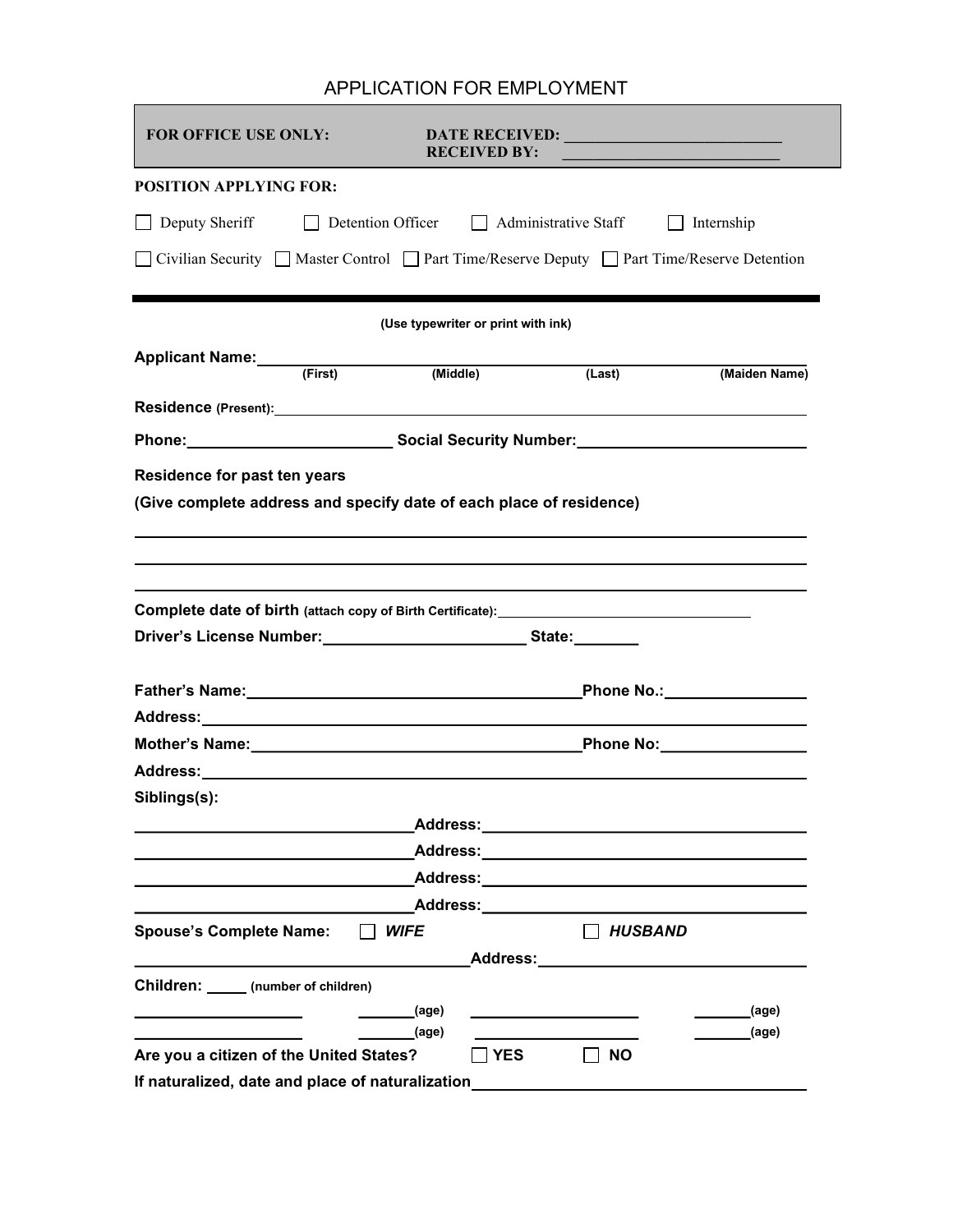**Military Record:** 

|                                                                                          |                    | Organization________________________________Serial No.__________________________ |
|------------------------------------------------------------------------------------------|--------------------|----------------------------------------------------------------------------------|
|                                                                                          |                    |                                                                                  |
|                                                                                          |                    |                                                                                  |
| $\Box$ Active<br>Are you:                                                                | $\Box$ Inactive    |                                                                                  |
| Financial Status: (attach addition sheets if necessary)                                  |                    |                                                                                  |
| Are you entirely dependent on your salary? The YES                                       |                    | $\Box$ NO                                                                        |
| List to whom you are financially indebted to and to what extent:                         |                    |                                                                                  |
|                                                                                          |                    | $\int$                                                                           |
| 2. $\overline{\phantom{a}}$                                                              |                    | $\frac{1}{2}$                                                                    |
| $\frac{3}{2}$                                                                            |                    | $\frac{1}{2}$                                                                    |
|                                                                                          |                    | $\frac{\text{S}}{\text{S}}$                                                      |
| 5.                                                                                       |                    | $\frac{1}{\sqrt{2}}$                                                             |
| <b>Education:</b> (list name, location & dates of attendance)<br>Elementary              | <b>High School</b> | College                                                                          |
|                                                                                          |                    |                                                                                  |
| Did you graduate High School / GED : YES NO - highest grade completed:                   |                    |                                                                                  |
| List any Credits/Degrees or specialized training you are certified or have received:     |                    |                                                                                  |
| List names of clubs, societies and other similar organizations you were a member of:     |                    |                                                                                  |
| <b>PERSONAL INFO</b><br>Specify any arrest (include all traffic arrest and/or citations) |                    |                                                                                  |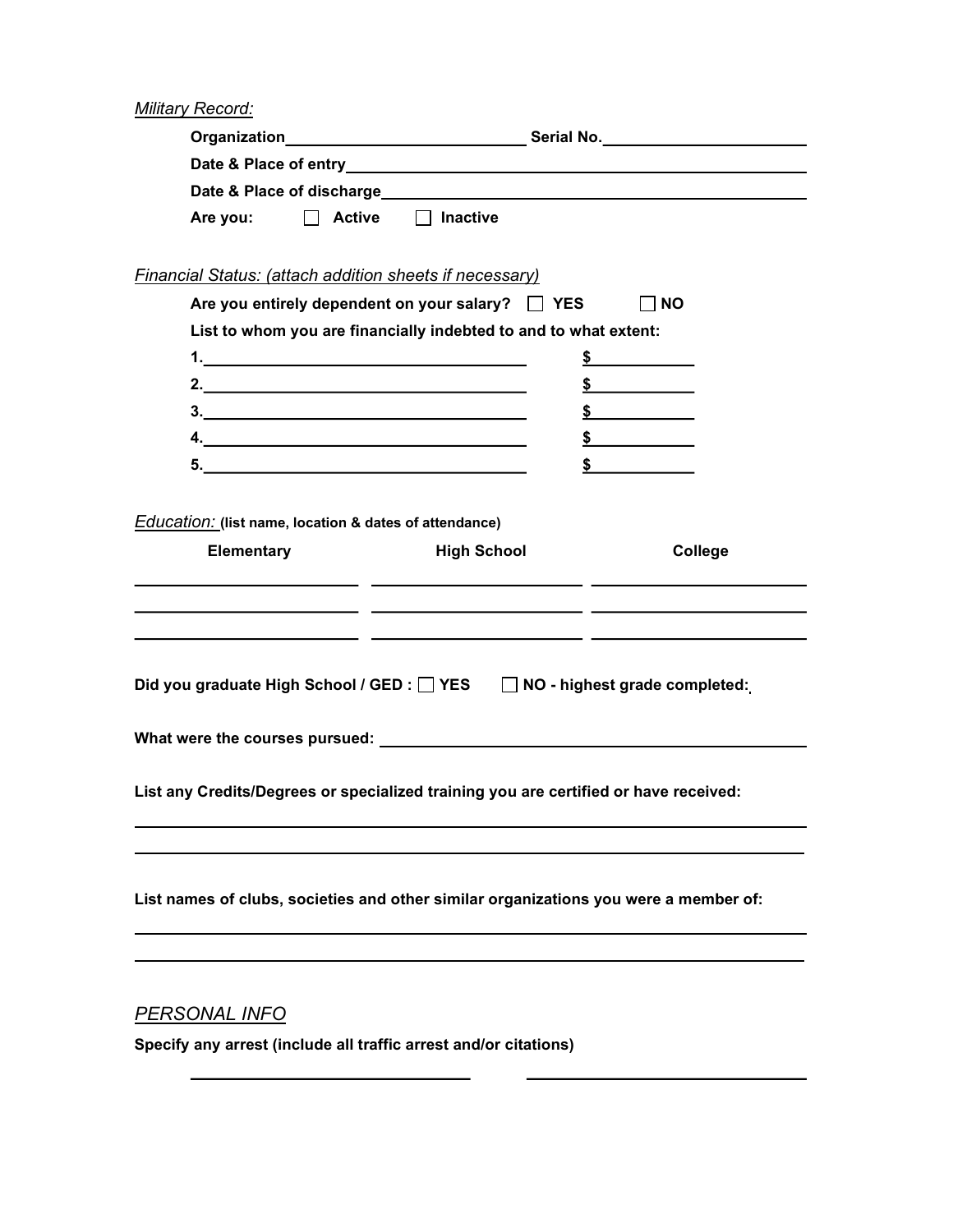| Location of arrest(s) (City/County)                                                                                                                                                                                                                                                                                                                                                                                                                                                                                                                                                 |  |  |
|-------------------------------------------------------------------------------------------------------------------------------------------------------------------------------------------------------------------------------------------------------------------------------------------------------------------------------------------------------------------------------------------------------------------------------------------------------------------------------------------------------------------------------------------------------------------------------------|--|--|
| Judgment of court on each case                                                                                                                                                                                                                                                                                                                                                                                                                                                                                                                                                      |  |  |
| Have you ever been a defendant in any civil or domestic court actions?<br>If yes, specify: the state of the state of the state of the state of the state of the state of the state of the state of the state of the state of the state of the state of the state of the state of the state of the state                                                                                                                                                                                                                                                                             |  |  |
| Name any friends or acquaintances employed by Lenoir County Sheriff's Office                                                                                                                                                                                                                                                                                                                                                                                                                                                                                                        |  |  |
| List names of relatives who are employed by the City/County                                                                                                                                                                                                                                                                                                                                                                                                                                                                                                                         |  |  |
|                                                                                                                                                                                                                                                                                                                                                                                                                                                                                                                                                                                     |  |  |
|                                                                                                                                                                                                                                                                                                                                                                                                                                                                                                                                                                                     |  |  |
| Do you know of anything that would disqualify you for employment with the Lenoir County<br>Sheriff's Office or prevent your full discharge of the official duties of such a position?                                                                                                                                                                                                                                                                                                                                                                                               |  |  |
| $\Box$ Yes $\Box$ No Do you drink intoxicating liquors or malt beverages?                                                                                                                                                                                                                                                                                                                                                                                                                                                                                                           |  |  |
| $\Box$ Yes $\Box$ No Do you object to shift work, working holidays and/or weekends? If yes, please<br>explain. (Not applicable to administrative staff)                                                                                                                                                                                                                                                                                                                                                                                                                             |  |  |
| $\Box$ Yes $\Box$ No Do you object to wearing a uniform and/or specific grooming/hygiene requirements<br>that are in compliance with the policy of this office? If yes, please explain.                                                                                                                                                                                                                                                                                                                                                                                             |  |  |
| $\Box$ Yes $\Box$ No Do you agree to submit to a pre-employment CVSA (Voice Stress Test),<br>psychological evaluation, medical examination and a drug urinalysis as part of the<br>application process?<br>The following questions are asked to determine if the applicant has engaged in any past or<br>present behavior which may require further explanation and/or disqualify you from<br>employment position within the Lenoir County Sheriff's Office. You should answer them<br>truthfully and with explanations if necessary. Intentional misrepresentation of any material |  |  |
| facts will result in disqualification. If necessary, please attach additionally sheets with                                                                                                                                                                                                                                                                                                                                                                                                                                                                                         |  |  |

information.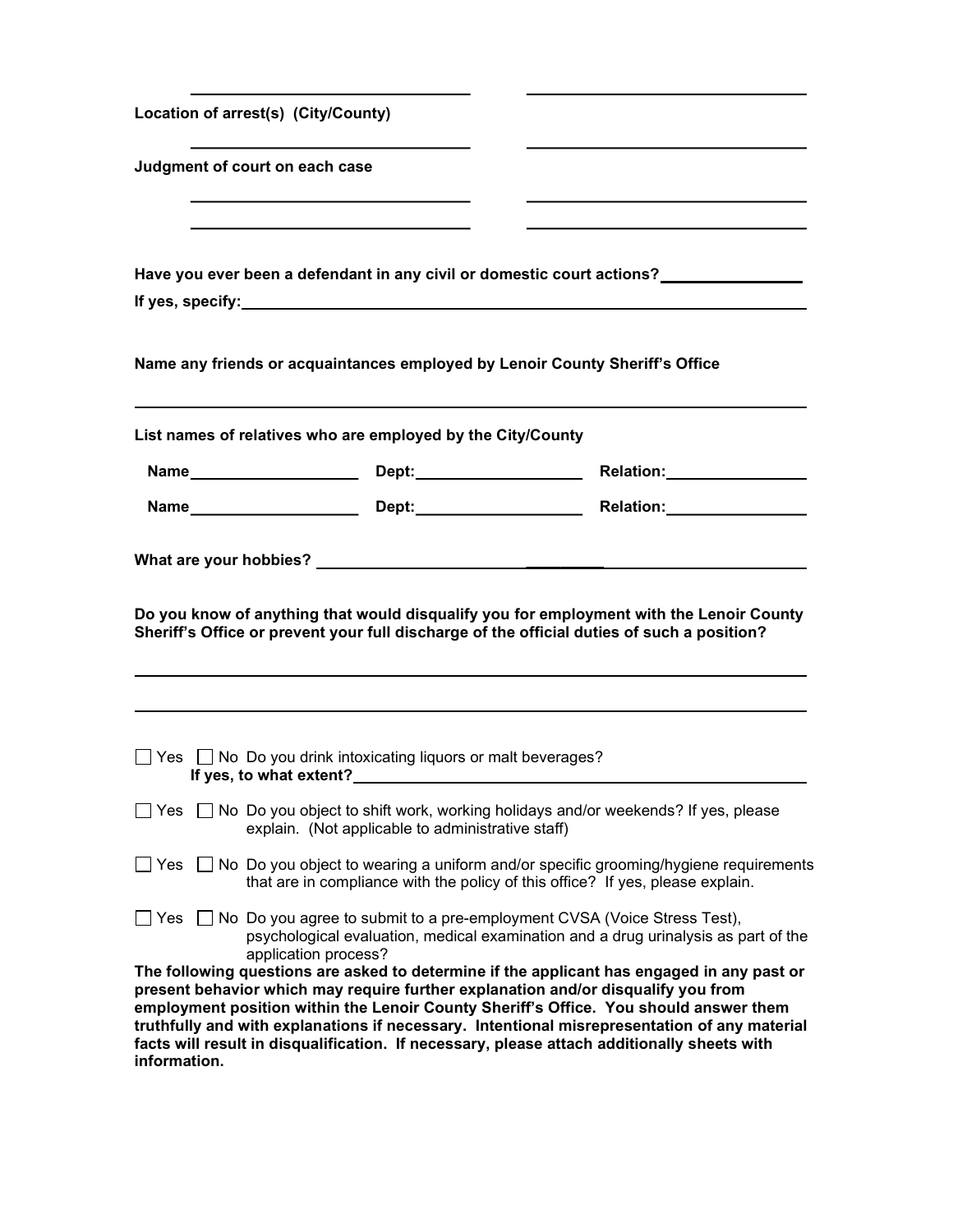| Yes                                                                 | □ No Have you ever consumed, smoked, inhaled, ingested, purchased, possessed or<br>sold any amount of illegal drug which includes, but is not limited to marijuana,<br>cocaine, heroin, crack, LSD, methamphetamines, opiates or pills? If yes, please<br>specify and explain.                                                                                                                                                                                                                                                       |  |  |
|---------------------------------------------------------------------|--------------------------------------------------------------------------------------------------------------------------------------------------------------------------------------------------------------------------------------------------------------------------------------------------------------------------------------------------------------------------------------------------------------------------------------------------------------------------------------------------------------------------------------|--|--|
|                                                                     | Yes □ No Have you ever been arrested, detained, questioned or otherwise charged by a law<br>enforcement officer for a criminal offense? (Include all offenses other then minor<br>traffic offenses. The following are not minor traffic offenses and must be listed:<br>DWI, DUI [alcohol or drugs], a duty to stop in the event of an accident, driving<br>while license permanently revoked, and speeding at least 15 mph over limit to<br>elude arrest). If yes, please explain when and why.                                     |  |  |
| $\Box$ Yes                                                          | $\Box$ No Have you ever been convicted of a felony or any crime which you could have been<br>sentenced to at least 2 years imprisonment? If yes, please explain.                                                                                                                                                                                                                                                                                                                                                                     |  |  |
| ∐ Yes                                                               | $\Box$ No Have you ever filed a false insurance claim? If yes, please explain.                                                                                                                                                                                                                                                                                                                                                                                                                                                       |  |  |
| Yes                                                                 | $\Box$ No $\,$ Are you now, or have you ever been, a member of the Communist Party USA, or<br>any Communist organization? If yes, please explain.                                                                                                                                                                                                                                                                                                                                                                                    |  |  |
|                                                                     | $\Box$ Yes $\Box$ No $\,$ Are you now, or have you ever been a member of a Fascist organization? If yes,<br>please explain.                                                                                                                                                                                                                                                                                                                                                                                                          |  |  |
| Yes                                                                 | $\Box$ No Are you now, or have you ever been a member of any organization, association,<br>movement, group or combination of persons with advocates the overthrow of our<br>constitutional form of government, or which has adopted a policy of advocating or<br>approving the commission of acts of force or violence to deny other persons their<br>rights under the Constitution of the United States or of seeking to alter the form of<br>government of the United States by unconstitutional means? If yes, please<br>explain. |  |  |
| $\Box$ Yes $\Box$ No                                                | Are you now, or have you been a member of any "criminal street gang" that has<br>one of its primary activities to commit felony offenses, are actively engaged in<br>criminal street gang activity and has a common name or identifying sign or<br>symbol?                                                                                                                                                                                                                                                                           |  |  |
| $\Box$ No<br>Yes                                                    | Have you ever been denied employment by a criminal justice agency? If yes,<br>please explain and list the department.                                                                                                                                                                                                                                                                                                                                                                                                                |  |  |
|                                                                     | $\Box$ Yes $\Box$ No $\Box$ Have you ever been suspended, reprimanded, demoted, fired or asked to resign<br>from a job? If yes, please explain.                                                                                                                                                                                                                                                                                                                                                                                      |  |  |
|                                                                     | $\Box$ Yes $\Box$ No Have you ever had a collection agency become involved in the collection of a debt<br>for which you were responsible? If yes, please explain.                                                                                                                                                                                                                                                                                                                                                                    |  |  |
|                                                                     | $\Box$ Yes $\Box$ No Have you ever filed bankruptcy? If yes, please explain and specify liens and/or<br>judgments.                                                                                                                                                                                                                                                                                                                                                                                                                   |  |  |
| *****WORK EXPERIENCE*****                                           |                                                                                                                                                                                                                                                                                                                                                                                                                                                                                                                                      |  |  |
| Have your employers usually treated you right?<br><b>]Yes</b><br>No |                                                                                                                                                                                                                                                                                                                                                                                                                                                                                                                                      |  |  |
| If no, specify: _                                                   |                                                                                                                                                                                                                                                                                                                                                                                                                                                                                                                                      |  |  |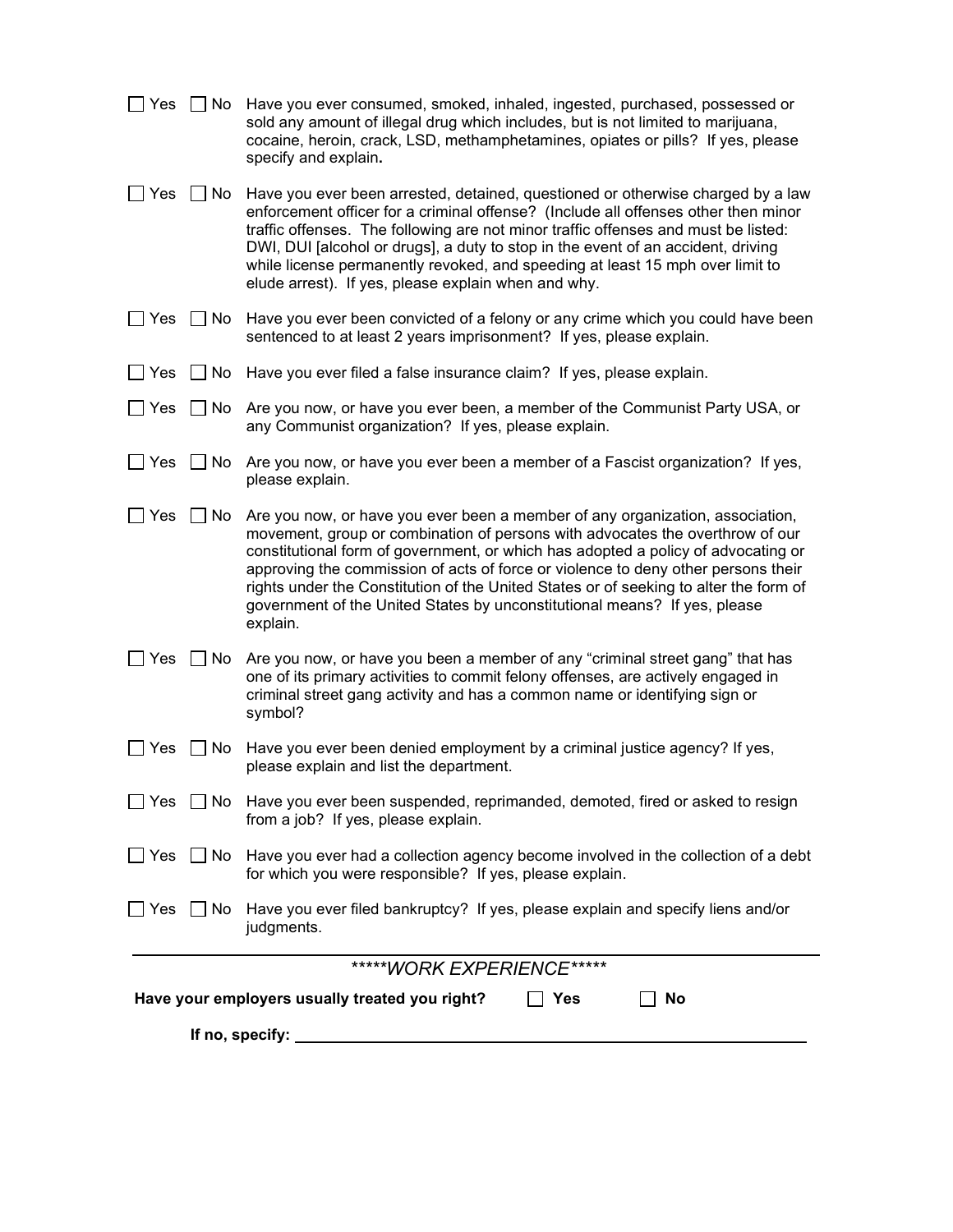(Please list all employers over the past 10 years. Full particulars must be given and all time accounted for - begin with most resent employment. Please attach additional sheets if necessary)

| Name & Address of employer:                                           |                                                                                                                                                                                                            |
|-----------------------------------------------------------------------|------------------------------------------------------------------------------------------------------------------------------------------------------------------------------------------------------------|
|                                                                       | Position & kind of work: __________________________                                                                                                                                                        |
| Annual Salary \$                                                      | <u> 1980 - John Stone, amerikansk politiker (</u>                                                                                                                                                          |
|                                                                       |                                                                                                                                                                                                            |
|                                                                       |                                                                                                                                                                                                            |
|                                                                       | Position & kind of work: _____________________________                                                                                                                                                     |
| Annual Salary \$                                                      | the control of the control of the control of the control of the control of the control of<br>Reason for leaving: 1999 and 2008 and 2009 and 2009 and 2009 and 2009 and 2009 and 2009 and 2009 and 2009 and |
|                                                                       |                                                                                                                                                                                                            |
|                                                                       | Position & kind of work: New York: New York Street, New York Street, New York Street, New York Street, New York                                                                                            |
| Annual Salary \$                                                      | <u> 1989 - Andrea Station Barbara, actor a component de la componentación de la componentación de la componentaci</u>                                                                                      |
|                                                                       |                                                                                                                                                                                                            |
|                                                                       | Name & Address of employer: Manual Manual Manual Manual Manual Manual Manual Manual Manual Manual Manual Manua                                                                                             |
|                                                                       |                                                                                                                                                                                                            |
| Annual Salary \$<br>Reason for leaving:<br><u>Neason</u> for leaving: |                                                                                                                                                                                                            |
|                                                                       |                                                                                                                                                                                                            |

If you are presently employed, are you willing for us to ask your present employer about your work?

\*\*\*\*\*PERSONAL REFERENCES\*\*\*\*\*

Give five (5) personal references, more than 21 years of age, who are householders, or property owners, business or professional men or women of good standing in the community, and who have known you well during the past five (5) years. (PLEASE PRINT)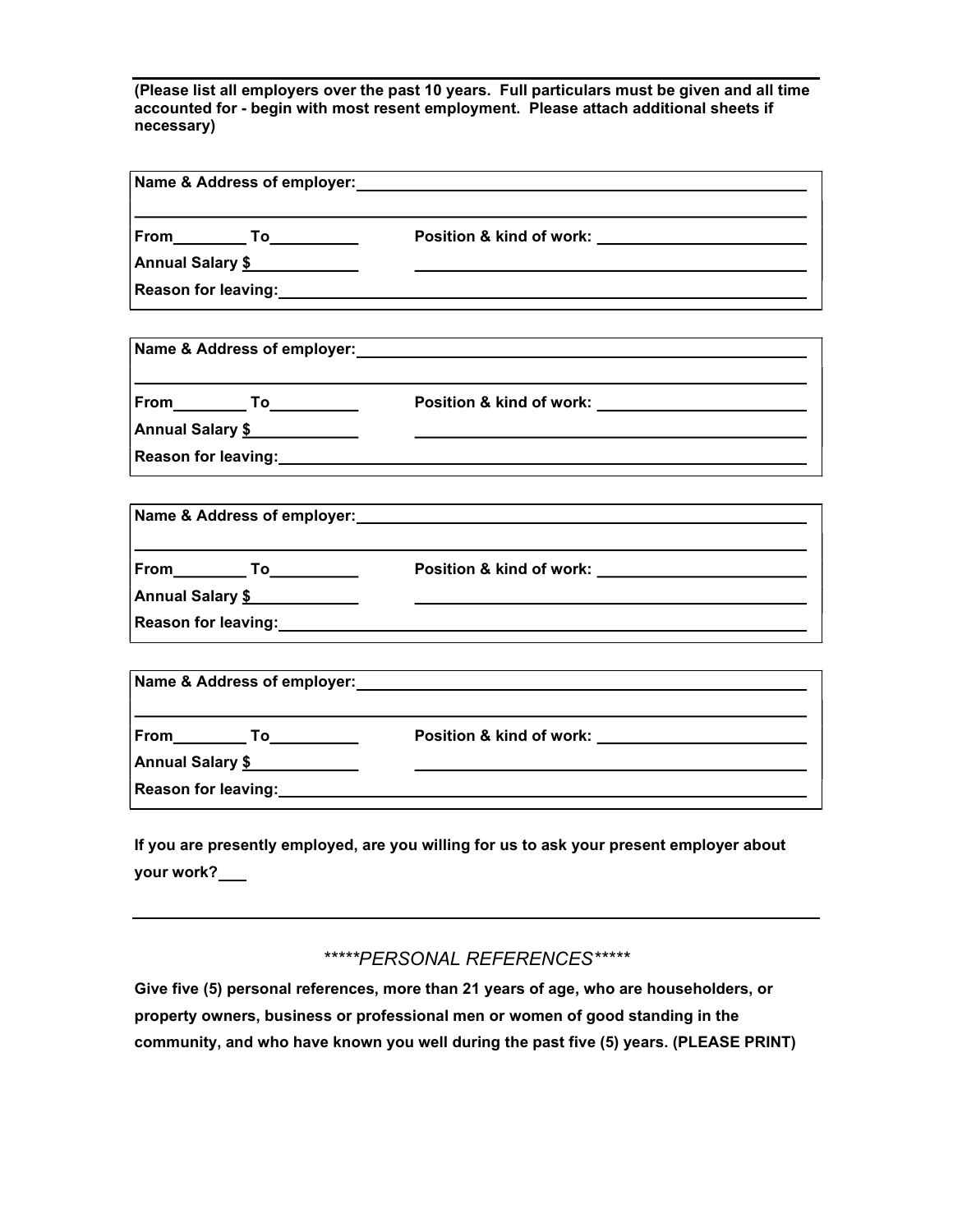| Name: __________________________________Address:_________________________________  |  |  |
|------------------------------------------------------------------------------------|--|--|
| No. of years Acquainted:_______________Business Address:________________________   |  |  |
|                                                                                    |  |  |
| Name: __________________________________Address:________________________________   |  |  |
| No. of years Acquainted:_______________Business Address:________________________   |  |  |
|                                                                                    |  |  |
|                                                                                    |  |  |
| No. of years Acquainted: Business Address: Management Control of years Acquainted: |  |  |
|                                                                                    |  |  |
| No. of years Acquainted:______________Business Address:_________________________   |  |  |
|                                                                                    |  |  |
|                                                                                    |  |  |
|                                                                                    |  |  |
|                                                                                    |  |  |

List any special interest in the Sheriff's Office work: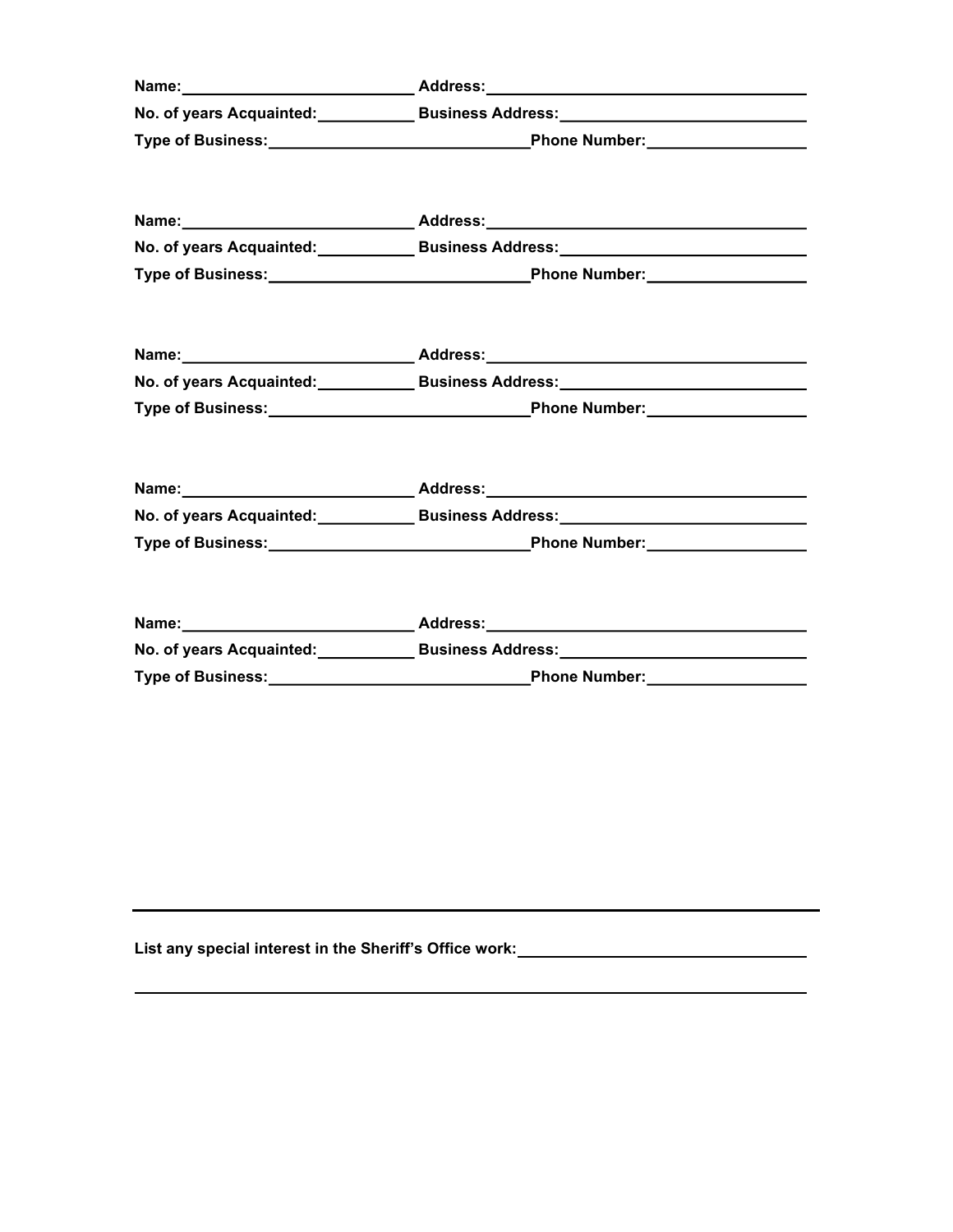Please indicate in the space below and on additional blank sheets, if necessary, such experience and training you have had or specialized ability which, will qualify you for the position for which this application is filed.

Please NOTE, at the time this application is submitted, you will be requested to write, in one (1) page or more, why you wish to be employed by the Lenoir County Sheriff's Office.

I hereby certify that there are no intentional misrepresentations in or falsifications of the above statement and answers to questions.

Signature of Applicant Date Date Date

 $\overline{\phantom{0}}$ 

 $\overline{a}$